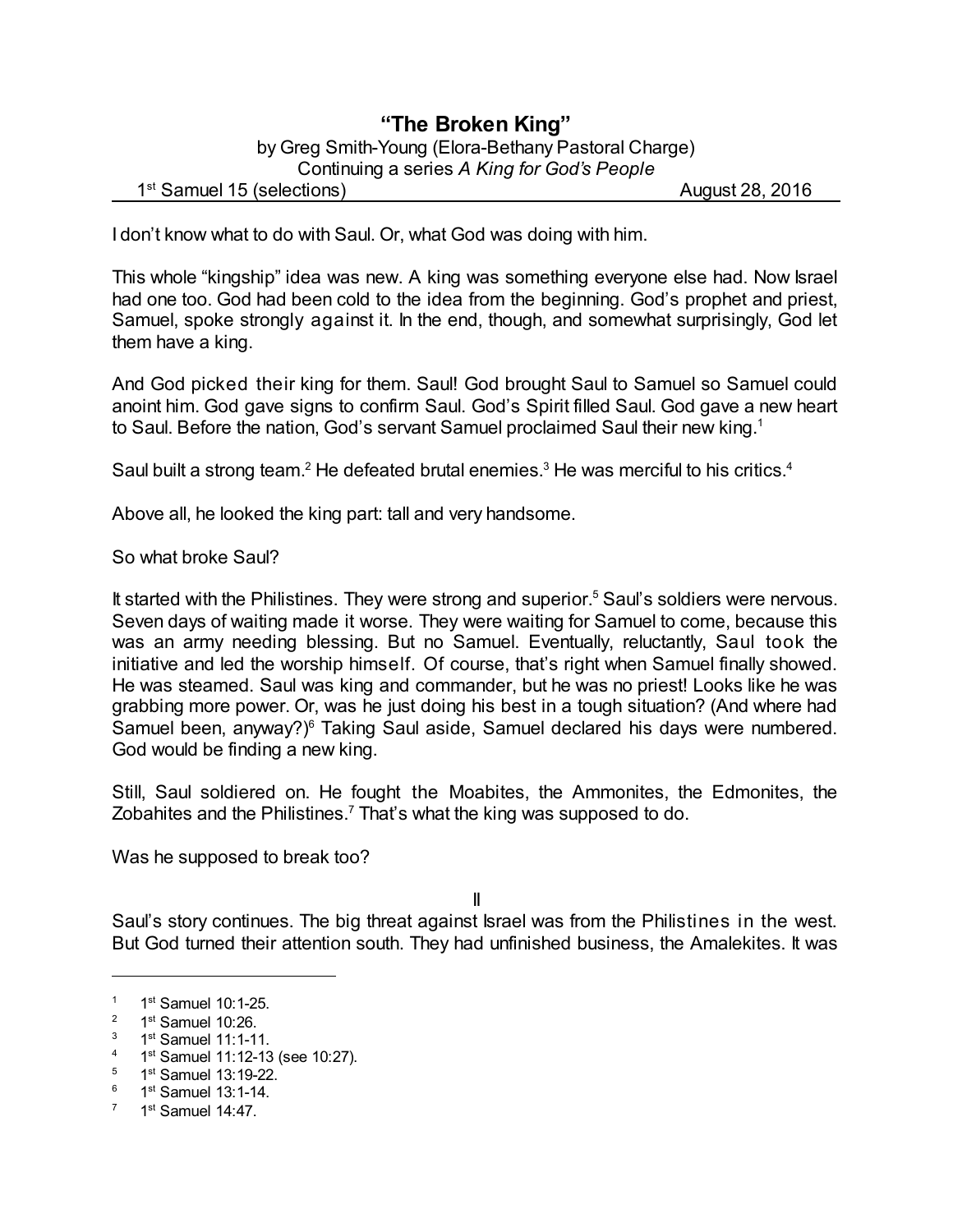a bitterness birthed back when Israel was escaping Egypt after the Exodus. The Amalekites attacked, unprovoked. The runaway slaves barely escaped. Generations after, their anger simmered. God's did too.<sup>8</sup>

Samuel said to Saul, *"I am the one the Lord sent to anoint you king over his people Israel. Listen obedeintly now to the message from the Lord. This is what the Lord Almighty says:* 'I will punish the Amalekites for what they did to Israel when they waylaid them as they came up from Egypt. Now go, attack the Amalekites and totally destroy all that belongs to them. Do not spare them; put to death men and women, children and infants, cattle and sheep, camels and donkeys.'"

> 1st Samuel 15.1-3 New International Version (alt)

The Bible smacks us hard. Yes, that's how wars were done (still are). Yes, those Amalekites would have done the same to Israel, given the chance. But, aren't God's People supposed to be different? Isn't God supposed to call us to live different? We are murderous. We don't need God's blessing on it! Or, did they get God wrong? I've preached on this sort of thing before, and I still don't know what to do with it. $^9$ 

Anyhow, Saul's army attacks the Amalekites, crushing them. But, instead of killing them all, they capture the Amalakite king. And instead of destroying it all, they keep the best of the Amalakite livestock. Samuel confronts Saul.

Samuel said [to Saul], *"Although you were once small in your own eyes, did you not become the head of the tribes of Israel? The Lord anointed you king over Israel. And he sent you on a mission, saying,* 'Go and completely destroy those wicked people, the Amalekites; wage war against them until you have wiped them out.' *Why did you not listen obediently to the Lord? Why did you pounce on the plunder and do evil in the eyes of the Lord?"*

*"But I did listen obediently to the Lord,"* Saul said. *"I went on the mission the Lord assigned me. I completely destroyed the Amalekites and brought back Agag their king. The soldiers took sheep and cattle from the plunder, the best of what was devoted to God, in order to sacrifice them to the Lord your God at Gilgal."*

1<sup>st</sup> Samuel 15.17-21

See Exodus 17:8-16 and Deuteronomy 25:17-19. In subsequent Jewish thinking, the Amalekites became rhetorically representative of enemies of the Jewish people (and sometimes fellow Jews!). See [en.wikipedia.org/wiki/Amalek#Judaic\\_views\\_of\\_the\\_Amalekites](https://en.wikipedia.org/wiki/Amalek#Judaic_views_of_the_Amalekites)

<sup>9</sup> See, for example, my sermon "Snapshots of Jericho" (November 4, 2012) and my January-February 2013 series on Christian approaches to violence and discipleship.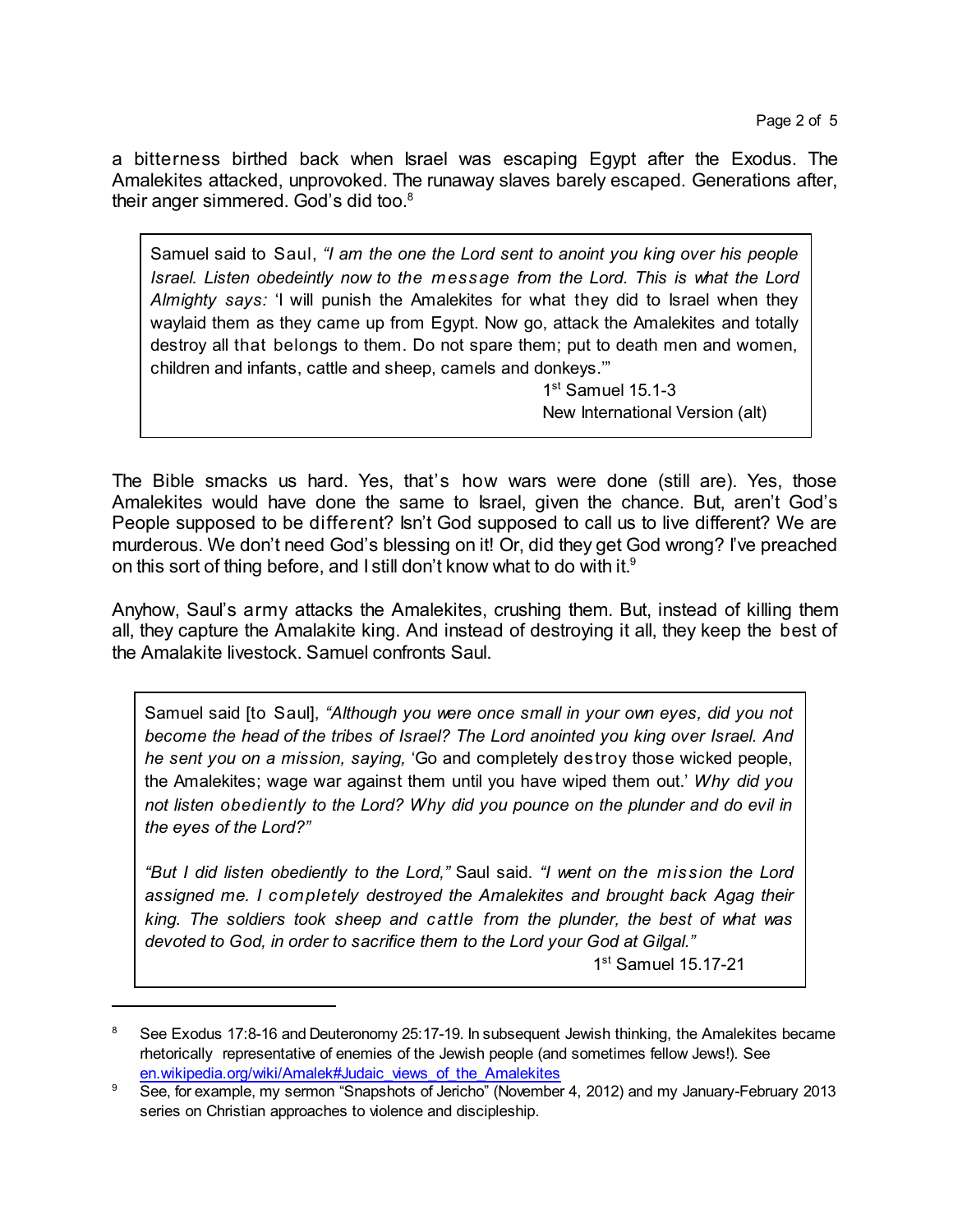So, Saul did not keep the Amalakite king alive out of mercy. Nor did they keep the best livestock alive because of greed. They were just saving them for later, a glorious sacrifice to God!

But Samuel replied: *"Does the Lord delight in burnt offerings and sacrifices as much as in listening obediently to the Lord? To listen obediently is better than sacrifice, and to hear is better than the fat of rams. For rebellion is like the sin of the occult, and arrogance like the evil of idolatry. Because you have rejected the word of the Lord, he has rejected you as king."* 1st Samuel 15.22-23

Rebellion. Sin. Arrogance. Idolatry. Saul rejected God (but did he mean to?).

God rejects Saul. 10

III

What do we do with Saul?

He is tragic.<sup>11</sup> Apart from height and good looks, what did he have going for him? <sup>12</sup>(I bet he had nice hair too.) Saul got a job he wasn't looking for.<sup>13</sup> Called in front of the crowds, he preferred to hide.<sup>14</sup> He fancied farming over fighting.<sup>15</sup> He carried immense responsibilities under huge pressure. Did he try his best?

No, he should not have taken Samuel's place when the priest was late; the danger of a king taking all power to himself was too great. (By the way, if I'm late, please jump in!) Yes, he should have followed God's instructions to the letter and destroyed all the Amalakites. (Though I hope I would not have killed any.)

<sup>&</sup>lt;sup>10</sup> I've adapted this from the NIV. I used "listen obediently" to translate *shēma*, and "hear" to translated *qâshab*. Also, in v. 23 I translated *qesem*, usually rendered "divination" as "occult", following Eugene Peterson's word choice in *The Message*.

<sup>&</sup>lt;sup>11</sup> "Saul has often been described as the nearest thing to a tragic figure in the Bible." John Goldingay, Old Testament Theology volume I: Israel's Gospel (Downers Grove, IL: InterVarsity, 2003), 582.

 $12$  1<sup>st</sup> Samuel 10:23-24.

<sup>&</sup>lt;sup>13</sup> 1<sup>st</sup> Samuel 9:3-10:1. Samuel first found Saul when the young man was out looking, not for a royal crown, but a missing donkey . . . though maybe the two aren't that different.

 $14$  1<sup>st</sup> Samuel 10:22.

 $15$  1st Samuel 11:5.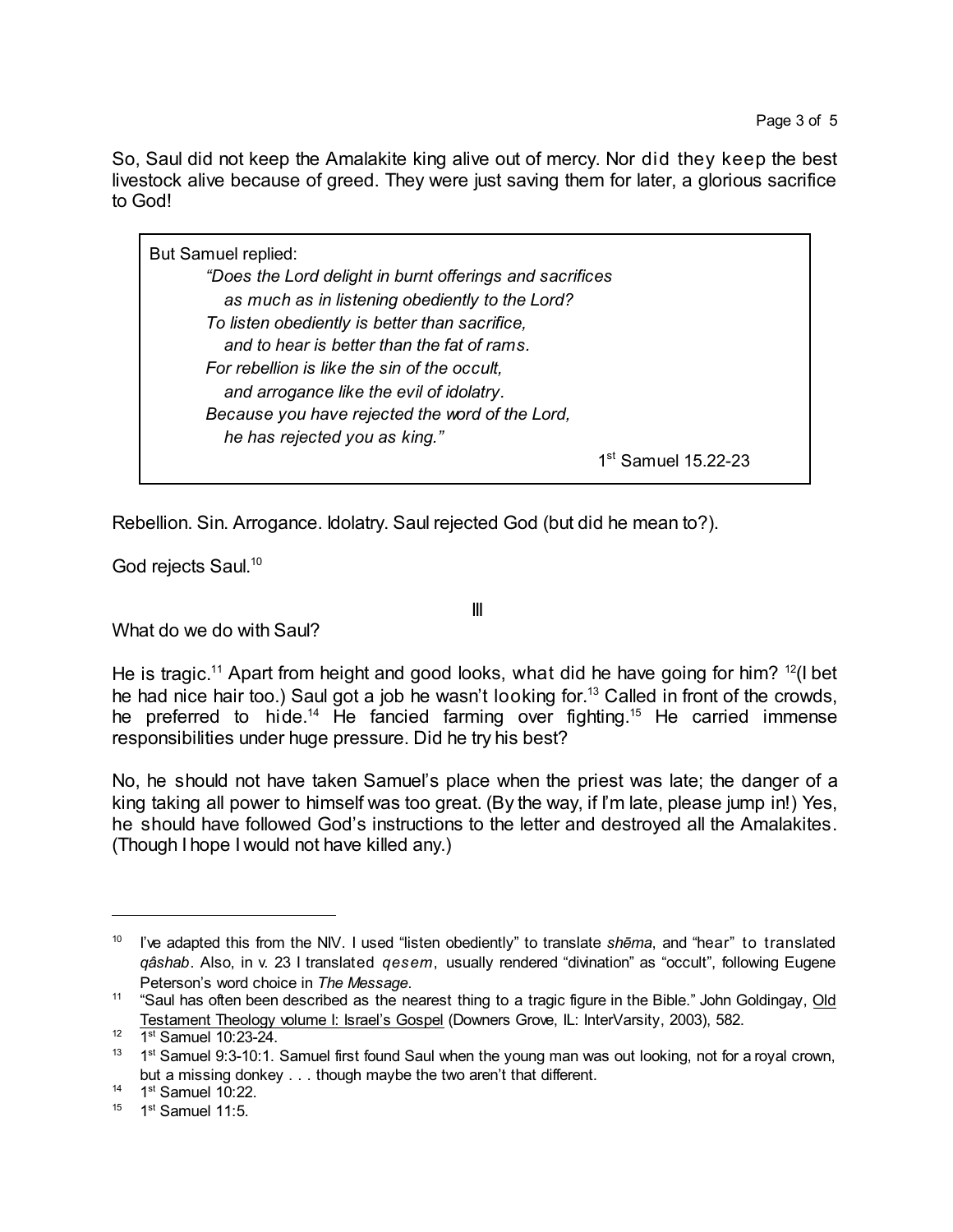Mistakes. But compared with what the next king, David, would end up doing. . . .<sup>16</sup>

Saul got the sack. More like a postdated pink-slip; he remained king for a long time, and crumbled as a person.

What was God doing with him?

I have to think Saul is a set-up for the next king, David. Saul will be the obstacle David needs to overcome, the opponent David must defeat (while staying on his side), the enemy David must usurp (while always loving and honouring him). God will build David up, by tearing Saul down. David will rise, and Saul will break. That's how the story works.

What did Saul think of this role he was cast in? Did God ask him? Did it matter?<sup>17</sup>

IV

I asked this on Google: *What is God's purpose for my life?* Got 34 million answers. How many do you think would fit the trajectory of Saul's life? No, we can aim high, be all we can be, achieve anything we want to. Our lives get weighed on the scales of individual achievement and fulfillment. 18

So . . . what if I do not achieve . . . I am not the hero . . . my dreams do not come true? What about when disappointment is my diagnosis . . . and I finish fourth, just out of the medals? What then?

What if that is God's purpose for my life? Would I be okay with that?

What if in the school play, I'm the kid cast as a rock? Or, cast as Saul?

We don't get to write the script. Will we trust the Writer?

The Apostle Paul wrestled with this. He was struggling with how what he was experiencing

<sup>&</sup>lt;sup>16</sup> "Saul's acts involve going against God's word or Samuel's or his own, but doing so in circumstances that put him under huge pressures and in contexts where his mistakes might seem excusable. The story has a hard time demonstrating that Saul is at fault and an even harder time demonstrating that the magnitude of the wrongdoing justifies the magnitude of the price he pays. This question seems all the more pressing when we reconsider his story after reading David's, for Saul never commits acts as grotesquely wrong as David's sin against Bathsheba and Uriah, with it horrendous consequences for his family and his people." Goldingay, 583.

<sup>&</sup>lt;sup>17</sup> "Saul's story raises questions about Yhwh's deals with Saul, which have some parallels with the story of Job, but it no more answers them than Yhwh answer's Job's questions. This does not mean that there are no answers. It means that the answers are between Saul and Yhwh, and we have no alternative but to leave them there." Goldingay, 587.

<sup>18</sup> "Postmodern readers are inclined to reckon that paramount importance attaches to the individual's rights and destiny, but in the First Testament the individual is part of a people and part of humanity as a whole, and human beings are part of a larger picture comprising reality as a whole." Goldingay, 585.